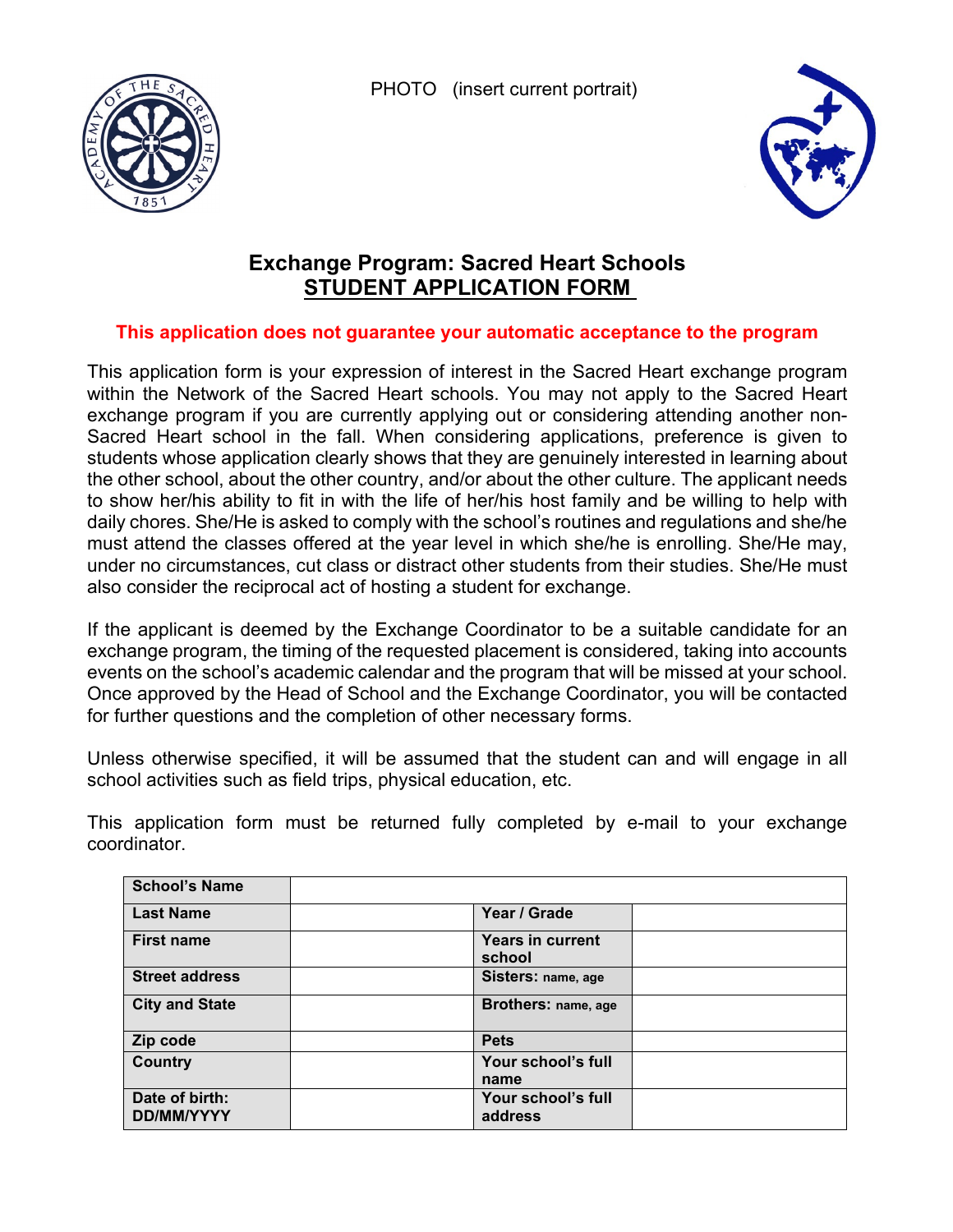| <b>Phone number</b>          | Your exchange<br>coordinator   |  |
|------------------------------|--------------------------------|--|
| <b>Religious affiliation</b> | Her/His e-mail                 |  |
| Your email address           | <b>Her/His school</b><br>phone |  |

| Father's name              | <b>Mother's name</b> |  |
|----------------------------|----------------------|--|
| <b>Father's</b>            | Mother's             |  |
| occupation                 | occupation           |  |
| <b>Father's e-mail</b>     | Mother's e-mail      |  |
| <b>Father's cell phone</b> | Mother's cell phone  |  |
| <b>Parents' marital</b>    | If divorced, where   |  |
| status                     | do you live?         |  |

| Name, address and contact information of a relative or family friend<br>(in case of an emergency if your parents cannot be contacted)                                            |  |  |  |  |
|----------------------------------------------------------------------------------------------------------------------------------------------------------------------------------|--|--|--|--|
| Would it be a<br>Are you allowed to<br>problem for you if a<br>smoke?                                                                                                            |  |  |  |  |
| member of the host<br>family smoked?<br>Which sister schools would you like to visit? Name three in order of priority.                                                           |  |  |  |  |
| Why are you interested in going on exchange? (50 words minimum)                                                                                                                  |  |  |  |  |
| What would you like to gain from an exchange? (50 words minimum)                                                                                                                 |  |  |  |  |
| What personal qualities do you feel would help you while on exchange?                                                                                                            |  |  |  |  |
| What can you bring to the school you visit? (qualities, etc.) (50 words minimum)                                                                                                 |  |  |  |  |
| Name three contributions you have made to your school community. Explain.                                                                                                        |  |  |  |  |
| Have any of your family been involved in the SH exchange program?<br>If so, in what capacity?                                                                                    |  |  |  |  |
| What other experiences have you had living away from home? Please describe the length of<br>those trips, what they were for, and how you coped with being away from your family? |  |  |  |  |
| Describe your family. Be specific. (200 words)                                                                                                                                   |  |  |  |  |
| What responsibilities do you have at home?                                                                                                                                       |  |  |  |  |
| Have you ever held a job? If so, describe briefly.                                                                                                                               |  |  |  |  |
| Describe your hobbies and interests. What do you do after school? What do you do on<br>weekends? (200 words)                                                                     |  |  |  |  |
| What are your best subjects at school?                                                                                                                                           |  |  |  |  |
| What activities do you participate in at school? (I.E. clubs, sports, peer facilitating, sodality, NHS,<br>campus ministry, chorus, drama, etc.)                                 |  |  |  |  |
| In your mind, what makes you a great ambassador for your Sacred Heart school?                                                                                                    |  |  |  |  |